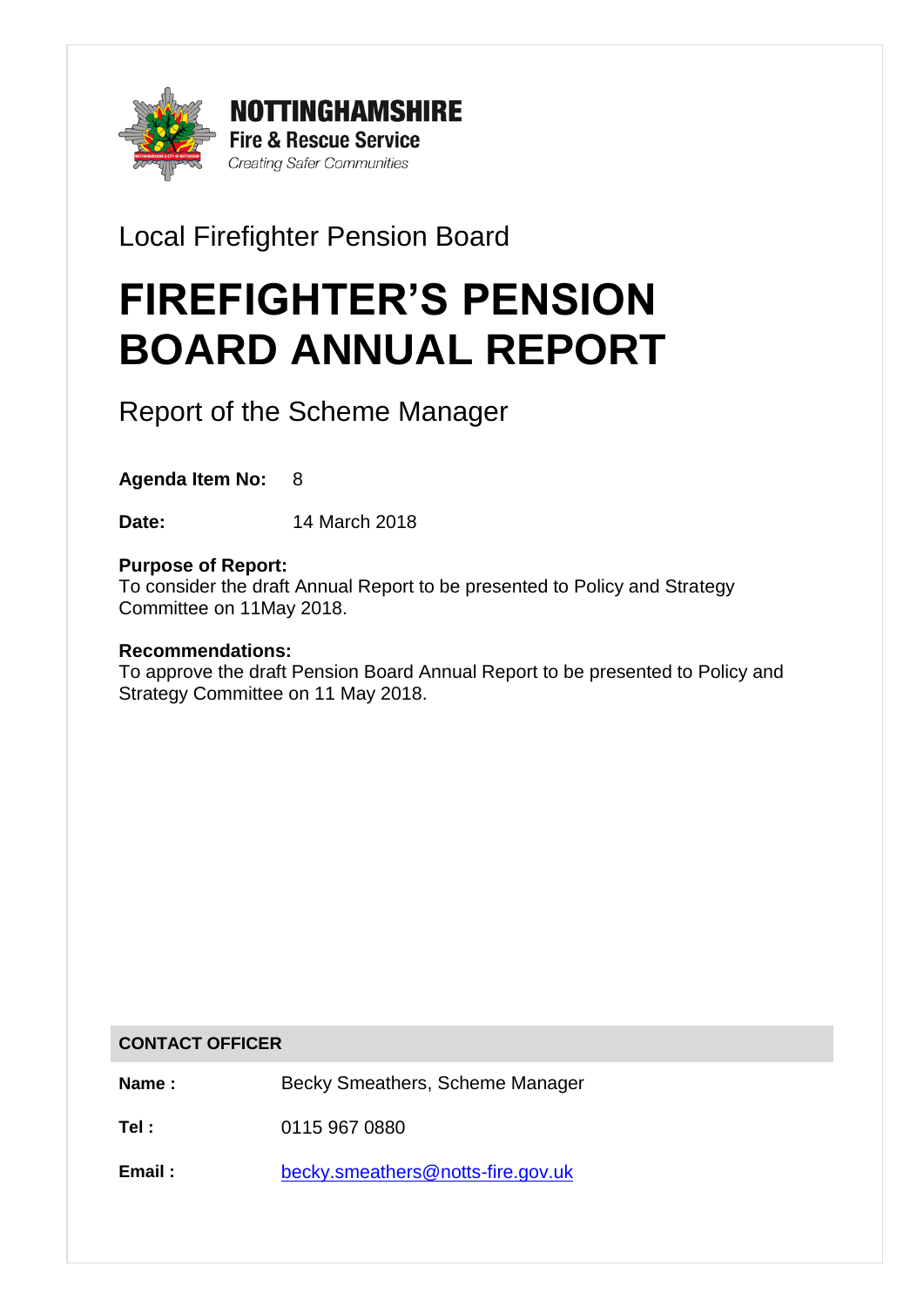# **1. BACKGROUND**

1.1 The Fire Authority is the Scheme Manager for the firefighter pension schemes, which is a role defined by the Pension Act 2014. The day to day responsibilities of the Scheme Manager are delegated to the Head of Finance post. The purpose of the Annual Report is to ensure that Fire Authority are kept informed about the activities of the Local Firefighter Pension Board to date.

# 2. REPORT

- 2.1 The draft Pension Board Annual Report for the year ending 31 March 2018 is attached at Appendix 1. It provides updates on the main issues surrounding pensions and Board activity during the year.
- 2.2 The report contains a section on Board member training and an updated training record will be included in the final report.
- 2.3 The report notes that there remains a vacancy for the Substitute Employer representative.

# **3. FINANCIAL IMPLICATIONS**

There are no financial implications arising directly from this report. Any financial implications for the Authority will be reported to the Finance and Resources Committee.

#### **4. HUMAN RESOURCES AND LEARNING AND DEVELOPMENT IMPLICATIONS**

There are human resources implications arising directly from this report, in that pension matters affect most employees. HR department staff are fully involved in pension issues to ensure that human resources implications are taken into account.

# **5. EQUALITY IMPACT ASSESSMENT**

An equality impact assessment has not been carried out as this is not a new policy.

#### **6. CRIME AND DISORDER IMPLICATIONS**